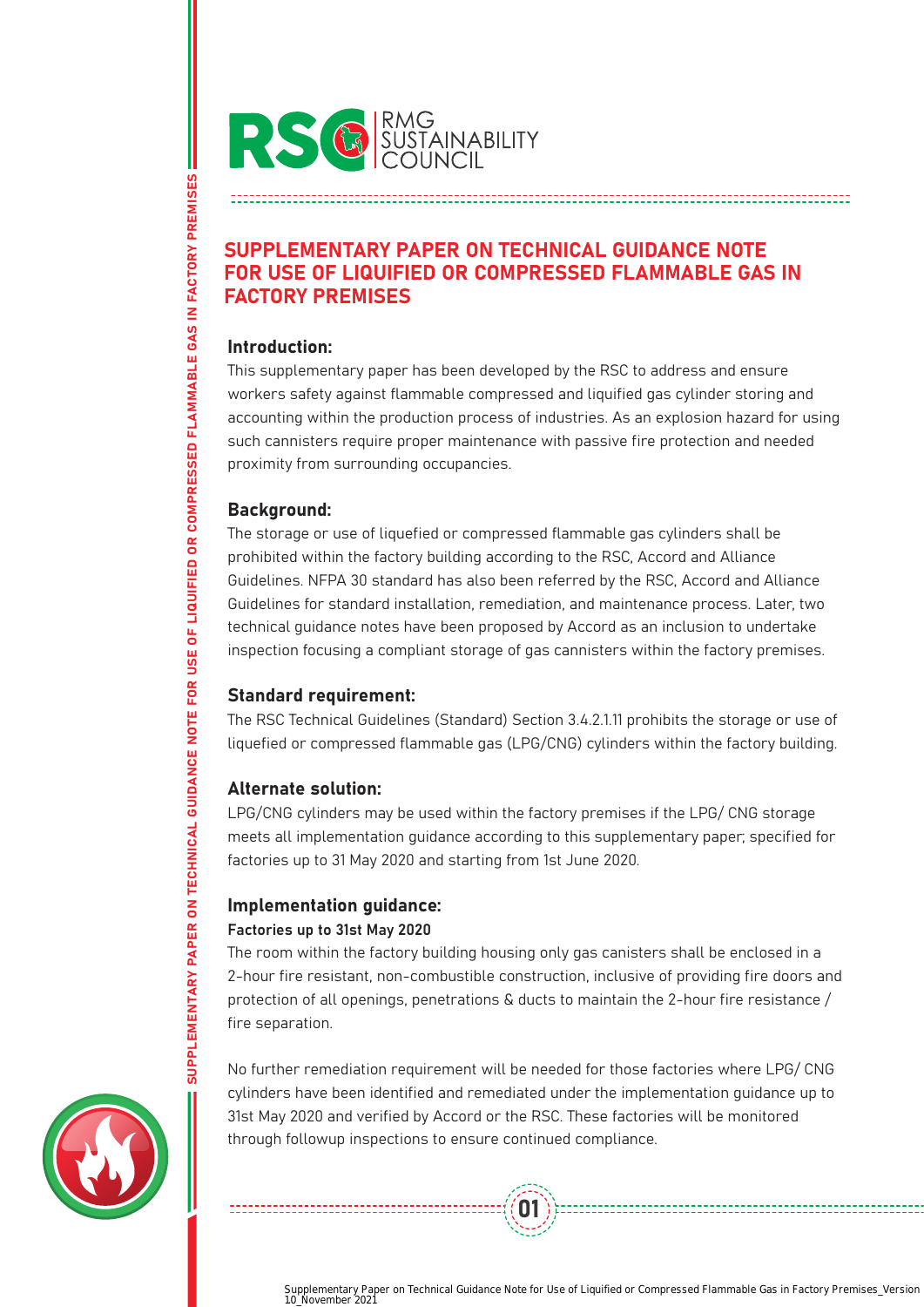#### Factories from 1st June 2020

- 1. The storage building must be at least 3 meters away from any other buildings and boundaries.
- 2. The exterior walls of the building must have a fire resistance rating of 3 hours using noncombustible construction.
- 3. Doors and other openings in the exterior walls must be protected with suitable closing devices having a fire protection rating of 3 hours.
- 4. The building is to be used for no other purpose than the storage of LPG/CNG cylinders.
- 5. The building must be mechanically ventilated to control the accumulation of flammable vapors.
- 6. The installations must be approved and accepted by the requirements of the AHJ, Gas supply company regulations, manufacturers/supplier's instructions/guidance, Chief Inspector of Boiler (CIOB) and Chief Inspector of Explosives Bangladesh (CIEB).

#### General Safety Guidance:

- 1. Storage rooms for cylinders keep in dry, cool, and well-ventilated condition.
- 2. Cylinders kept away from electrical connections, sources of ignition, combustible waste material, incompatibles, excessive heat, continuous dampness, salt or other corrosive chemicals, and any areas that may subject them to damage & cylinder bottom protected from ground to prevent rusting.
- 3. The cylinder storage area permanently posted with the names of the gases stored in the cylinders and have the contents & precautionary labeling clearly marked on the exteriors
- 4. Charged or full cylinders labeled and stored away from empty cylinders.
- 5. All compressed gas cylinders have safety pressure relief valves. Cylinder valves always closed, except when the valve is in use & using wrenches or other tools for opening and closing valves prohibited
- 6. All compressed gas cylinders subjected to periodic hydrostatic testing and interior inspection by suppliers. All compressed gas cylinders regularly inspected for corrosion, pitting, cuts, gouges, digs, bulges, neck defect sand general distortion.
- 7. Compressed gas cylinders always moved by a suitable hand truck. procedures established when a compressed gas cylinder leak cannot be remedied by simply tightening the valve.

## The procedures should include:

- (a) Attach tag to the cylinder stating it is unserviceable.
- (b) Remove cylinder to a well-ventilated outdoor location.
- (c) Place an appropriate sign on a flammable or toxic gas cylinder warning of these hazards.
- (d) Notify the gas supplier and follow his/her instructions regarding the return of the cylinder.

02



Supplementary Paper on Technical Guidance Note for Use of Liquified or Compressed Flammable Gas in Factory Premises\_Version 1.0\_November 2021